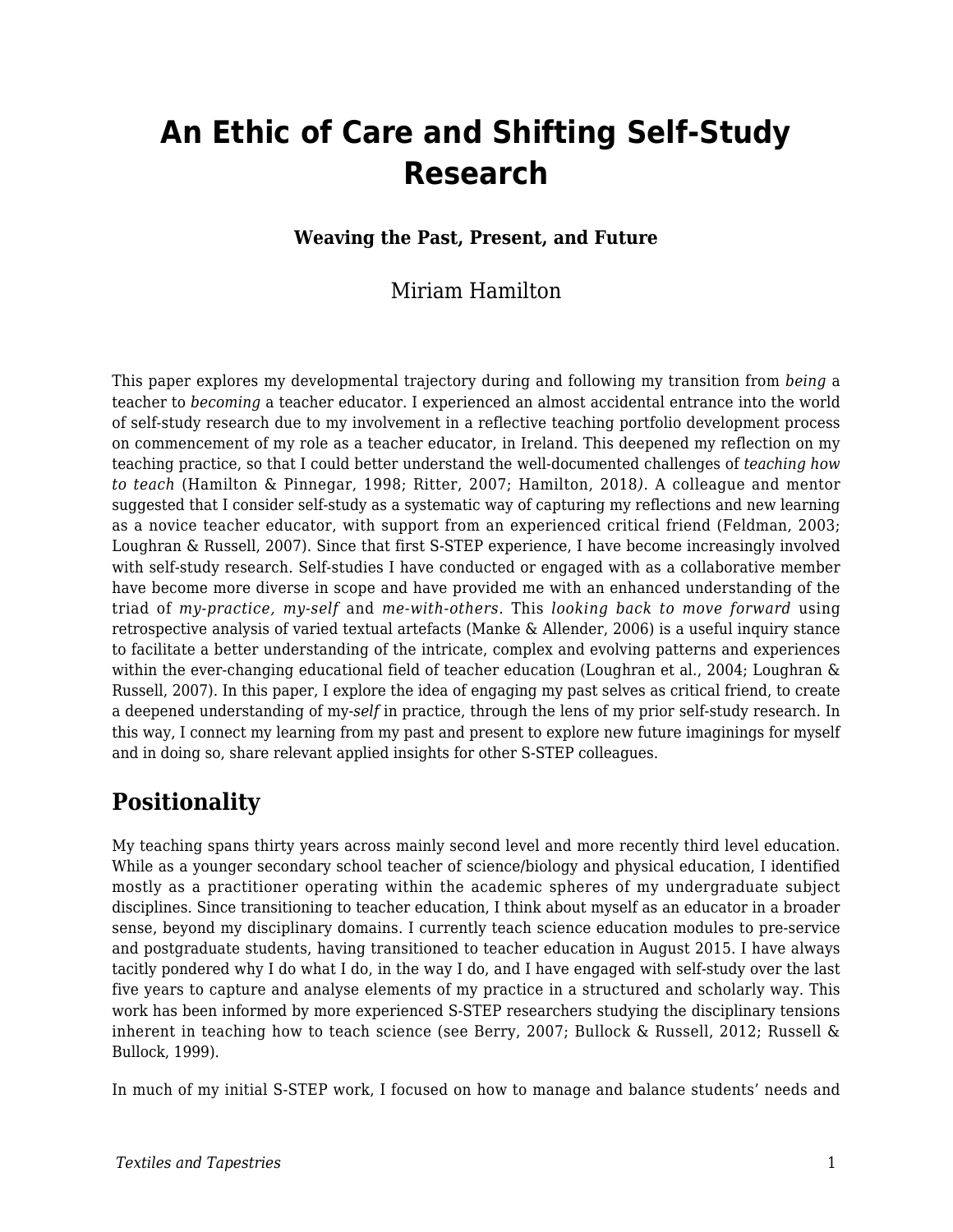wants with my aspirations for them as pre-service teachers. I struggled with managing 'telling' with modeling inquiry approaches for use by students in the primary classroom (Berry, 2007). In my dayto-day teaching context, I meet 450 students rotating in smaller groups of 30, within a two-week period. I conduct the same tutorial eight to ten times in a fortnight, requiring me to differentiate carefully across and within groups. Importantly, I must deliver the last tutorial with the same energy, enthusiasm and effectiveness as the first. When I teach, I try to maximise every opportunity for learning and assessment, alongside developing positive relationships with students. While I use a plethora of teaching strategies and pedagogical approaches, my considerations about my teaching and learning philosophy have broadened from *what and how I teach*, to thinking about how my teacher education practice relates deeply to *those I teach.*

## **Theoretical Perspectives**

This self-study is informed by Banks' (2004) *ethic of care,* which has guided my teaching philosophy for a long time. I *care for* the students and I *care about* their academic and pedagogical progress as pre-service teachers. I generate relational trust through care, as I believe this is supportive of educational and emotional growth among learners, and trust facilitates the development of a connected identity between a person's self and their learning. Banks (2004) calls for practitioners to provide a space for more egalitarian, less elitist relational opportunities for teachers and students, where teachers encompass a moral philosophy based on an ethic of care that enables learner and teacher to flourish. Rather than operate on the basis of an ethic of distrust (O Neill, 2002) of students and where they are wary of us, my philosophy is to view the art of learning and teaching as an extension of ordinary morality (Koehn, 1994). I believe that when trust is present between teacher and learner, concerns with care and empathy are heightened (Benhabib, 1992). Noddings' (2005) work on *care* reaffirms the ethical and moral foundations of teaching. She sees ethical caring as a state of being and differentiates between caring for and caring about. Caring about can become a societal force because it creates ethical awareness within learners. In this paper, I interrogate how my self-study research to date has developed epistemologically and methodologically, while enacting a teaching philosophy based on an ethic of care for the learners I work with.

### **Purpose**

This self-study is unorthodox in that I inquire into my past and present self-studies *as data*, to inform my future teaching and research practice, and to interrogate the authenticity of my teaching philosophy in practice. Informed by Manke and Allender's (2006) concept of retrospective artefact analysis, in this self-study, I re-engage with notes, text, and written feedback from past students alongside personal reflection. In this way, as I contemplate the meta-data with the benefit of time and space, I engage my past selves as critical friends in order to facilitate an analysis of my evolving identity and positionality. While reflective and reflexive practice in teacher education is a key component of self-study (Vanassche & Kelchtermans, 2015), I argue that reflecting on our self-study histories could form part of this continued investigation into both teaching and research practice. This maintains a focus on the *self* who teaches and researches (Kelchtermans, 2009). I believe our self-study histories have the potential to facilitate a continued deepened understanding (Loughran, 2004) of the multiplicity of roles inherent in teacher education *and* research. Schon's (1983) framing and reframing has been implicit in my prior self-study work with others because I find it more useful to view a *problem* from different perspectives. However, in this paper, I am *stepping back*, noted by Hamilton, (2002) as a central aspect of self-study, in order to re-understand my positionality in my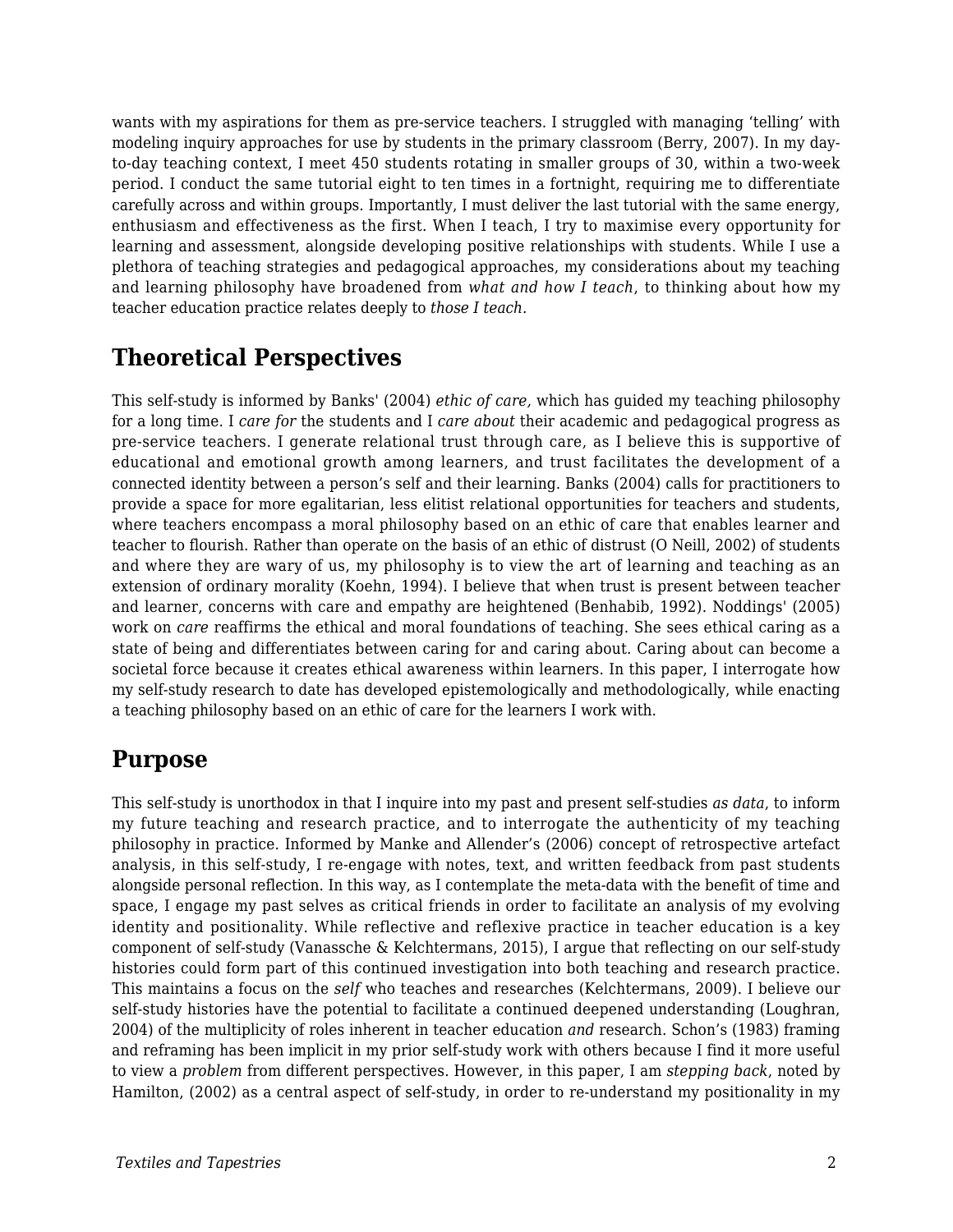role of teacher educator. I am using the concept of 'stepping back' in a number of ways. I am metaphorically stepping right back into my past self-studies to interact with data retrospectively and to reframe what I learned and acted on then, with a view to identifying new learning about the evolved *me in practice* now. I am also stepping back from orthodox self-study with another person acting as a critical friend, instead of engaging with my past selves to learn, review, and analyze my self-study work.

This study was self-initiated because I sensed a need in myself to stop, to pause and to think. I found that I was increasingly looking for self-study research ideas, as if on a conveyor belt to publication heaven. This pause facilitates an opportunity to take more meaning and deepen my learning from the work I have done and am doing. It halts a potential trajectory of bounding from problem to problem, study to study, thereby avoiding an overly iterative approach to self-study. It is important for me to know how my identity *as a caring teacher educator* remains visible in the research work I do. I see value in analyzing my research to inquire as to whether I am remaining true to my philosophy of care for the learners I teach and to the integrity of self-study research. My experience of the metaphorical conveyor belt may resonate with other researchers feeling pressure to publish, and this paper reinforces the value of stepping back to re-focus on the contribution self-study makes to our work as teacher educators.

Therefore, this paper aims to analyze two specific domains of potential interest to other S-STEP researchers captured by the following research questions:

- 1. How is my 'ethic of care' as a core principal in my teaching philosophy, visible in my self-study research trajectory over time?
- 2. How has my self-study research with others reflected progression and development in terms of self-study methodology and rigour?

My research questions emerge from a need to understand more about the dynamics of my expanding research into self-study and S-STEP. I explore the extent to which my teaching philosophy is woven into, or visible in the self-study work I do. I am interested in the developmental trajectory my selfstudy research has taken and sharing this work offers early self-study researchers an insight into my *stepping back* so that they too might explore their own developments and philosophical underpinnings journeying through similar or different work. I investigate whether there has been a progression in my self-study practice, with regard to the incorporation of the key elements of selfstudy methodology, over time (LaBoskey, 2004). This research inquires into my existing self-study research *as pedagogy*, to evaluate in a cumulative and philosophical way, the impact of my research on my professional identity and practice. Zeichner (2007) identifies value in accumulating knowledge *across* self-studies in teacher education, but I suggest that there is also value in looking analytically at one's own self-studies with others, over time. I hope through this work to deepen my understanding of my teacher education practice and my development as a self-study researcher. Consequently, by sharing this work, this paper provides potentially useful insights for others in the field to re-imagine the outcomes of their previous self-study research, and to re-visit professional practice foci for new meaning and potential new emergent learning.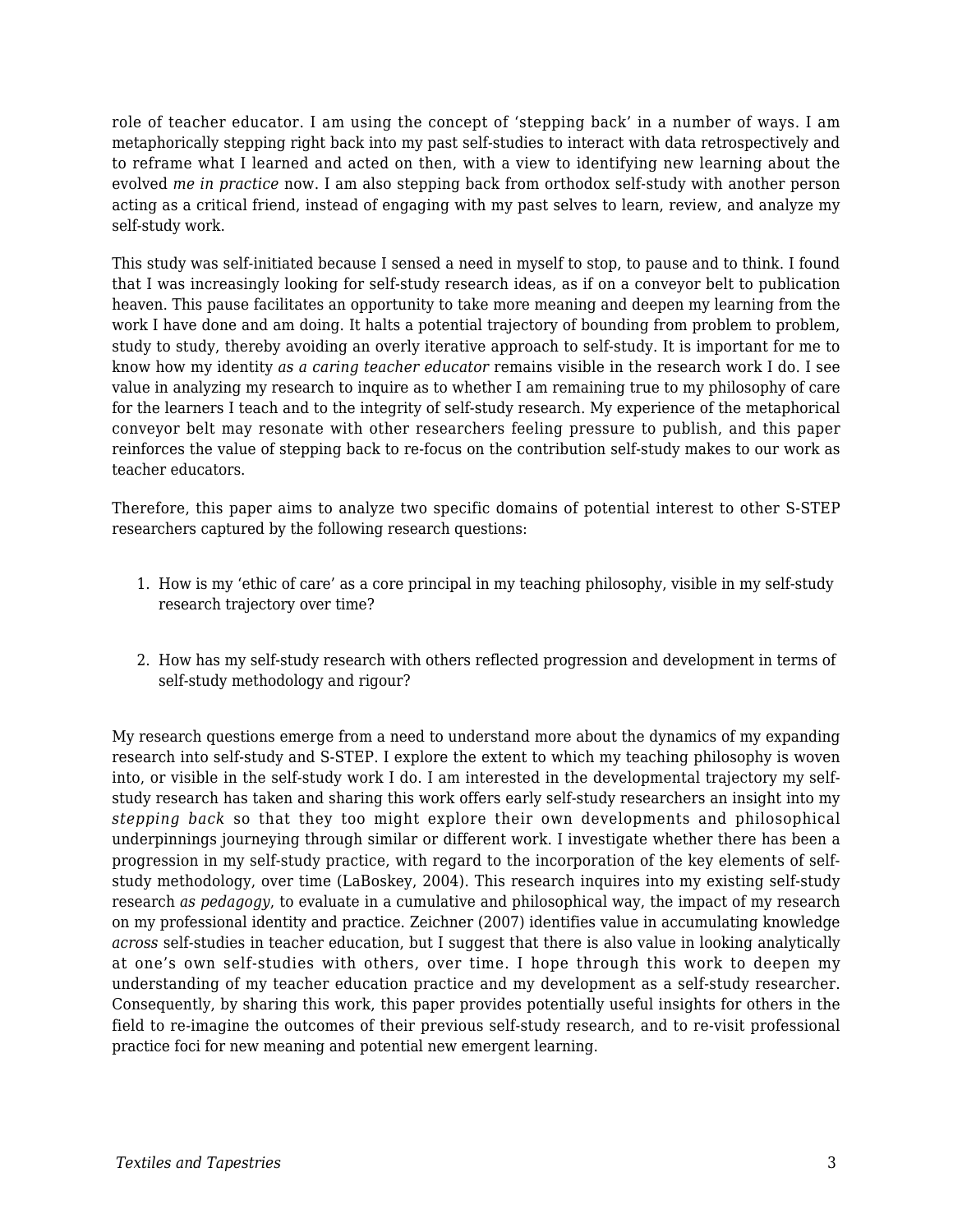### **Methods**

It is important to differentiate between reflection and self-study for the purposes of this paper. In my self-study work to date, reflection on an issue of practice has been an inherent element within my teaching, but self-study has reshaped my reflections to enable a deeper understanding about practice that has led to specific changes to my practice (see Hamilton, 2018). Similarly, this paper does not rely solely on reflection but is a form of *Meta* self-study because I am self-initiating the retrospective re-analysis of mainly qualitative data sources across a range of self-study work and communicating the learning *about* and the learning *from* that process. This is important as it enables others to challenge, comment on, extend, or translate these outcomes to their personal or professional context (Loughran & Northfield, 1998). This inquiry into my cumulative self-study research using the methodological approach detailed in 1-4 below, was conducted with due regard for the integral characteristics of self-study (LaBoskey, 2004), and with due consideration of trustworthiness in qualitative research (Craig, 2009).

Steps taken in 'stepping back' to generate findings for this self-study of prior work:

- 1. Revisiting the aims, foci and inductive analysis of all data from prior self-studies to categorize a range of key themes *across* these self-studies. (see Table 1)
- 2. From this categorization, identifying instances that indicate or challenge an ethic of care, as per my teaching philosophy.
- 3. Systematically reviewing each of the self-studies to identify the developmental trajectory in terms of research focus and the use of the key characteristics of self-study.
- 4. Stages 1/2/3 were evidenced by keeping (as new data) a weekly reflective diary for 6 months from June 2019 to December 2019, to note any thoughts and reflections during the analysis of my past self-studies.

The use of my past selves as critical friends was difficult to navigate and manage. The work of Manke and Allender (2006) on retrospective artefact analysis informed my approach to revisiting the data and in doing so opened up memories of my 'self in practice' at the times the data was created and received. I began by re-reading all of the data, reflections, presentations, and papers related to each of my previous self-studies, to reposition myself and step back into a past self. As I read, I used the characteristics of self-study (LaBoskey, 2004) as a scaffold to categorize each study, recording the self-initiated focus, interaction, and data sources (see Table 1). This made it easier to analyze and evidence where care for learners was visible or less evident in each of the studies. I highlighted points of interest in the data and noted moments where care was evidenced. Then, I reflected on these moments, writing brief excerpts or comments in my journal, as potential points of interest. In this way, I used a hybrid analysis approach, using constant comparison and a system of inductive coding and categorization to generate themes. Following the categorization of the self-studies and revisiting of the data and outcomes, I engaged in reflection for an hour every week for six months (as 4 above) to think about and record my motivation for becoming involved in, or for in initiating each of the self-studies. I reflected on the value of evidenced new learning about self-study identified through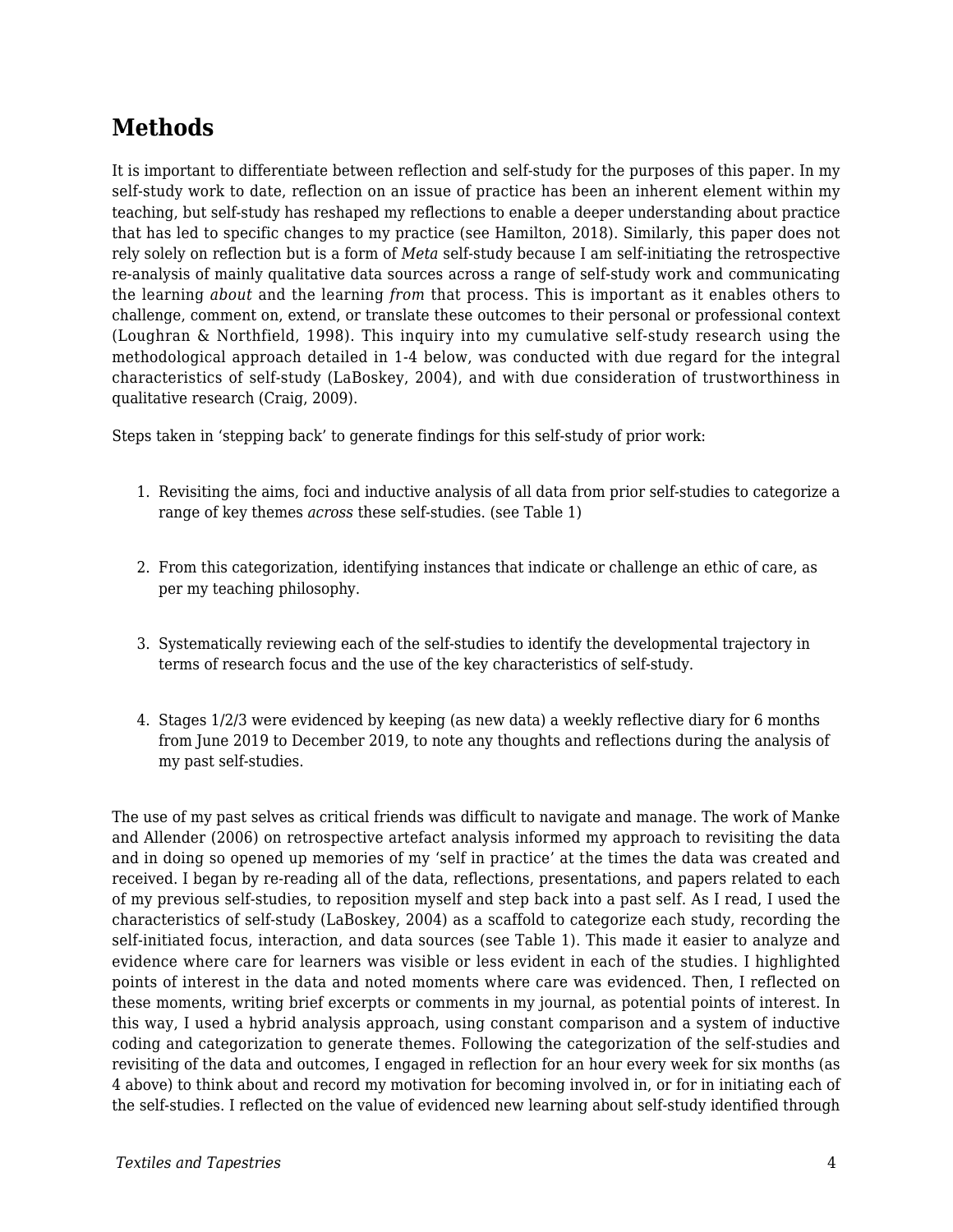this re-analysis but importantly, considered the value of new learning about myself in practice. It was during these times that my relationship with my past reflections, retrospective feedback, and my past selves became clearer. Sometimes care was very transparent and highly visible in actions I took, other times care was implicit in my practice. Over time, I was able to push myself to extend my thinking about why I researched what I did, how rigorous my engagement with self-study was, and what learning was actualized as a result. These critical conversations were captured as personal notes to myself in my weekly reflective journal.

#### **Discussion**

Table 1 presents the reader with an insight into the six self-studies conducted (or in progress) since 2015 and used as data for the purposes of this paper. This table is useful and necessary to provide a context within which to discuss the two key research questions posed. It provides readers with a synopsis of the studies referred to in the discussion and categorized according to La Boskey's (2004) characteristics of self-study.

#### **Table 1**

| Synopsis Self-Study Research Projects |  |
|---------------------------------------|--|
|                                       |  |

| <b>Self-Initiated &amp; Self-</b><br><b>Focus Problem</b>                                                                                                                                                                                                                                                        | Improvement<br><b>Outcome/Focus</b>                                                                                                                                                              | <b>Interaction with</b><br>& Data Sources                                                                                                                                           | <b>Trustworthiness</b>                                                                                     |
|------------------------------------------------------------------------------------------------------------------------------------------------------------------------------------------------------------------------------------------------------------------------------------------------------------------|--------------------------------------------------------------------------------------------------------------------------------------------------------------------------------------------------|-------------------------------------------------------------------------------------------------------------------------------------------------------------------------------------|------------------------------------------------------------------------------------------------------------|
| Bridging the Gap from<br>Teacher to Teacher<br>Educator: The Role of a<br><b>Teaching Portfolio</b><br><b>Broad Focus: Transition</b><br>from teaching science to<br>becoming a teacher<br>educator in science<br>education<br>(Study A-Aug 2015-March<br>2017)                                                  | Management of critical<br>incidents<br>Mediation of<br>institutional constraints<br>Mitigating transition<br>difficulties, to teach<br>better                                                    | Critical friend and<br>mentor data<br>Peer observation<br>reports<br>Feedback panel<br>Reviews<br>Student feedback<br>Reflective<br>teaching portfolio                              | Dependability<br>Credibility via<br>triangulation<br>Confirmability-shared<br>audit trail<br>Dissemination |
| Evidence-based portfolios:<br>a cross-sectoral approach<br>to professional<br>development among<br>teachers<br><b>Broad Focus: Analysing</b><br>teacher learning from a<br>professional development<br>project using self-study as<br>the guiding research<br>approach (Study B-January<br>2018 to June<br>2018) | Teacher practice<br>change/new knowledge<br>of self-study<br>Collaboration and<br>creation of teacher<br>support structures to<br>scaffold members<br>Researcher learning<br>across many domains | Critical friend;<br>individual<br>interview and<br>focus group data;<br>teaching portfolio<br>produced by<br>participants<br>Individual<br>reflection<br>(teachers &<br>researcher) | Confirmability<br>Participant voice & shared<br>audit trail<br>Multiple data sources<br>Dissemination      |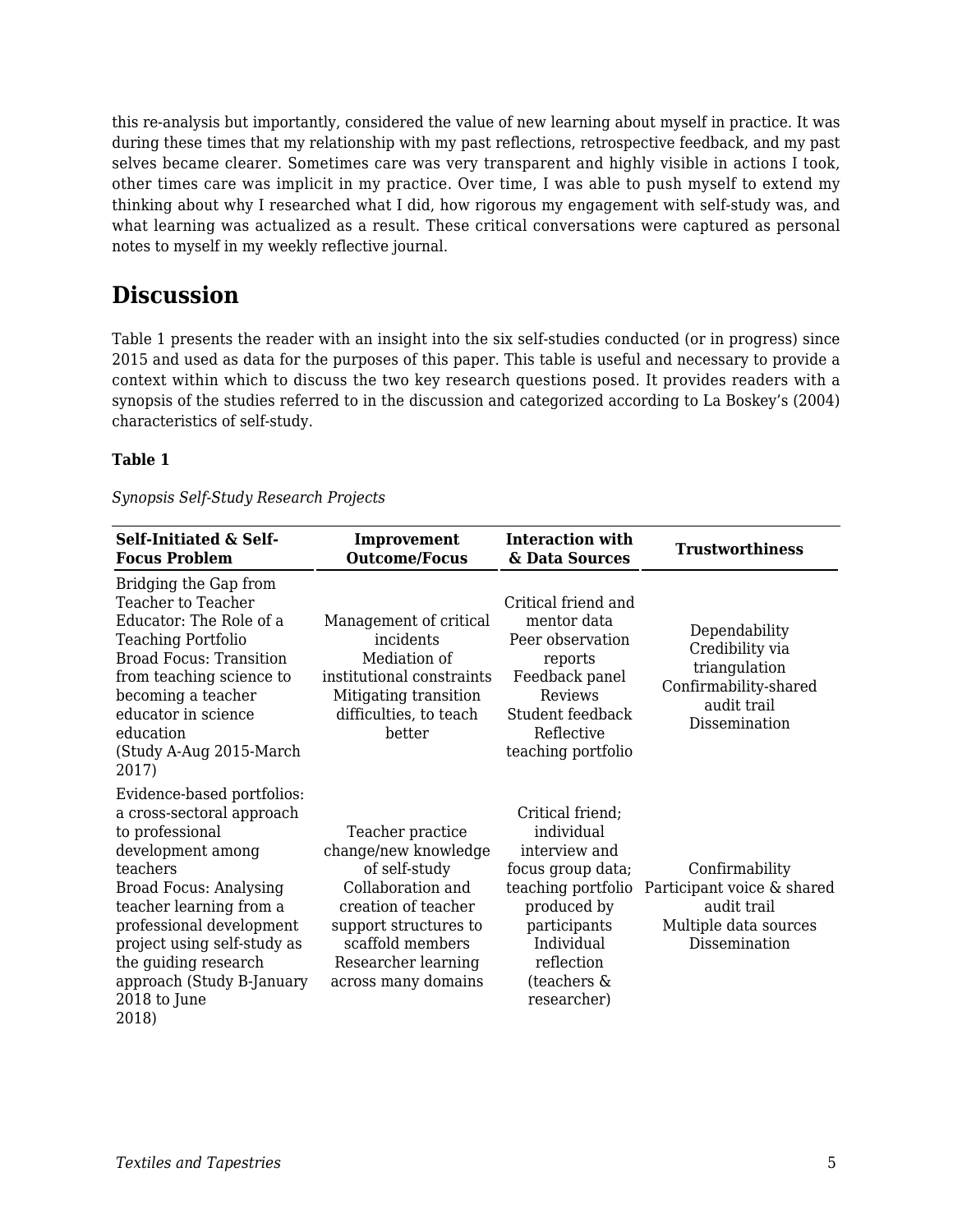| of science and a global<br>citizen? (Study D-<br>September 2018 to<br>December 2020)<br><b>Reflexive Self-study</b><br>and mentorship: Knowing<br>the 'self' and 'other'<br>before entering the<br>research field<br><b>Broad Focus: How does</b><br>self-study promote and<br>scaffold reflexivity<br>through mentorship<br>between a novice and<br>more experienced<br>researcher?<br>How can such a<br>mentorship enhance<br>mutual learning while<br>conducting research on<br>widening working class<br>male participation in ITE? | interdisciplinary<br>collaboration<br><b>New theoretical</b><br>knowledge on<br>theories of<br>inequality in<br>education<br><b>Research skill</b><br>development<br>through co-design<br>of project<br><b>Enhanced</b><br>understanding of<br>the role of identity<br>and context in<br>working with<br>others<br>Being reflexive to<br>manage undue<br>influence and bias | studies<br>Student feedback<br>on climate change<br>science resources<br><b>Recorded discussion</b><br>between researchers<br><b>Online shared space</b><br>to collect<br>commentary and<br>critique of potential<br>theoretical<br>perspectives<br>Co-development of<br>data collection<br>interview schedules<br>for use with<br>participants<br><b>Reflective</b><br>journaling<br><b>Critical friend</b><br>feedback on writing | Confirmability<br>Participant voice &<br>shared audit trail<br><b>Contextual</b><br>transferability |
|-----------------------------------------------------------------------------------------------------------------------------------------------------------------------------------------------------------------------------------------------------------------------------------------------------------------------------------------------------------------------------------------------------------------------------------------------------------------------------------------------------------------------------------------|-----------------------------------------------------------------------------------------------------------------------------------------------------------------------------------------------------------------------------------------------------------------------------------------------------------------------------------------------------------------------------|-------------------------------------------------------------------------------------------------------------------------------------------------------------------------------------------------------------------------------------------------------------------------------------------------------------------------------------------------------------------------------------------------------------------------------------|-----------------------------------------------------------------------------------------------------|
| A Self-Study Exploring how<br>a Research Project on<br>Climate Change enhances<br><b>Science Education Practice</b><br>and promotes Researcher<br>Citizenship<br>Broad Focus: How has self-<br>study prompted thinking<br>about my 'self' as a teacher                                                                                                                                                                                                                                                                                  | Subject matter<br>knowledge on<br>environmental science<br>Raised awareness of<br>moral ambiguity around<br>researcher actions<br>Enhanced faculty                                                                                                                                                                                                                          | Reflective journal<br>Critical friend<br>audio and email<br>data<br>Shared reflections<br>between critical<br>friends, dually<br>conducting<br>separate self-                                                                                                                                                                                                                                                                       | Contextual transferability<br>Multiple data sources<br>Credibility-triangulation<br>Dissemination   |
| <b>Teachers and Teacher</b><br><b>Educators Researching</b><br>Their Practice: A Dually<br><b>Purposed Self-Study</b><br><b>Broad Focus: Analysing</b><br>researcher learning while<br>facilitating teacher<br>research using a dual self-<br>study approach<br>(Study C-January 2018 to<br>September 2018)                                                                                                                                                                                                                             | New researcher<br>knowledge of power of<br>teacher extant beliefs<br>Researcher facilitation<br>& skill improvement<br>Researcher learning<br>about research design<br>Learning<br>about communities of<br>practice                                                                                                                                                         | Reflective<br>journaling<br>Focus groups on<br>research process<br>and design<br>Teaching portfolio<br>produced by<br>teachers,<br>mentored by<br>researcher                                                                                                                                                                                                                                                                        | Contextual transferability<br>Multiple data sources<br>Dissemination                                |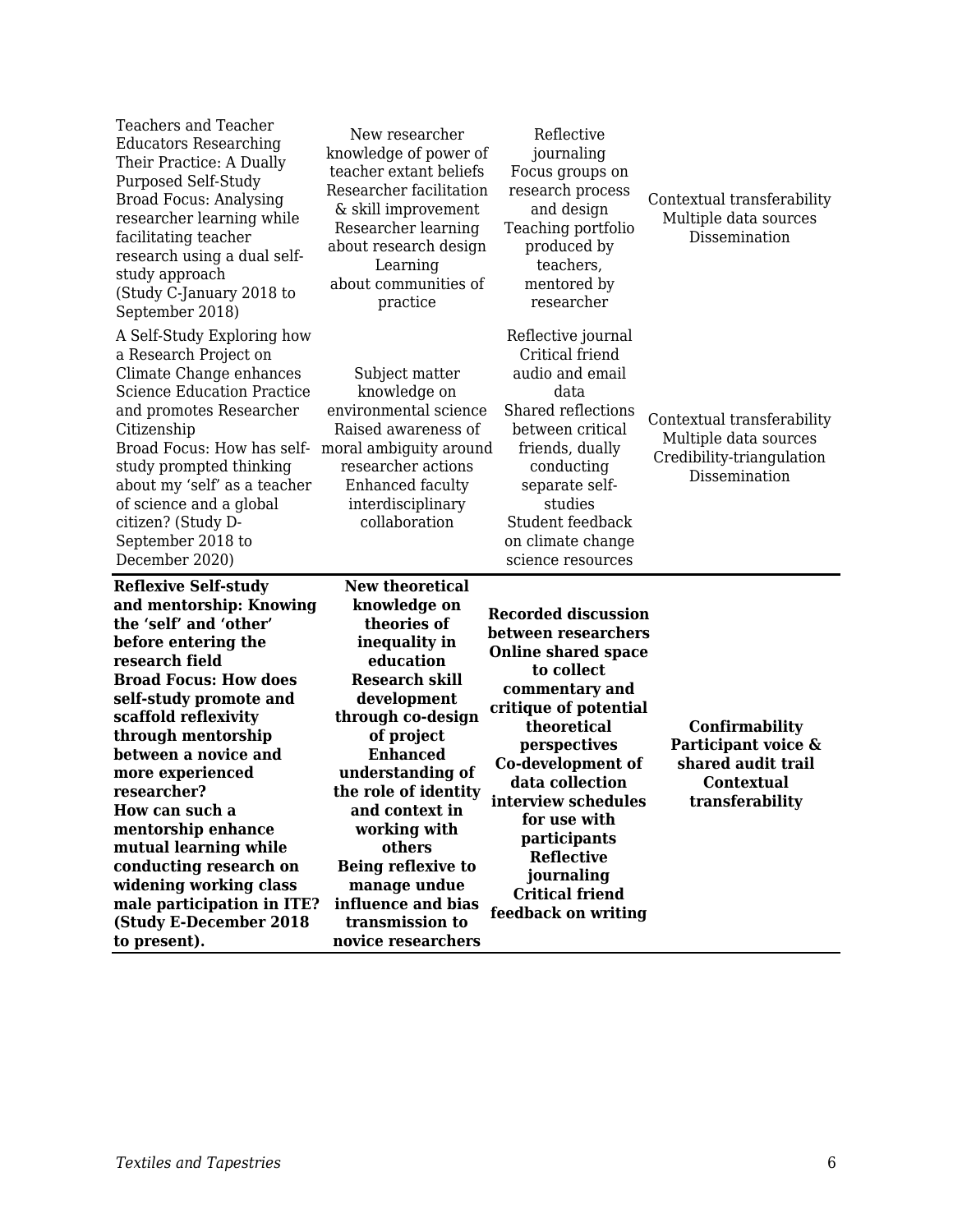|                                 | Research ongoing:      |                        |                            |
|---------------------------------|------------------------|------------------------|----------------------------|
|                                 | To develop a support   |                        |                            |
|                                 | structure for faculty  |                        |                            |
| A collaborative and             | interested in learning | Leadership team        |                            |
| interdisciplinary self-study of | about self-study       | meetings recorded      |                            |
| a team of teacher educators     | research               | Co-creation of an      |                            |
| developing an                   | To share positive      | initial yearlong CPD   |                            |
| institutional self-study hub.   | experiences among      | programme for faculty  | Contextual transferability |
| Broad Focus: To capture our     | the leadership team    | interested in self-    | Multiple data sources      |
| learning as a team leading      | of their self-study    | study                  | Credibility-triangulation  |
| and facilitating the co-        | work                   | Group reflections post |                            |
| creation of knowledge about     | Enhance student        | session (leaders)      |                            |
| self-study research             | experience as          | Focus groups with      |                            |
| (Study F-April 2019 to          | colleagues engage      | participants           |                            |
| present)                        | with self-study to     | Participant reflection |                            |
|                                 | improve their          |                        |                            |
|                                 | understanding          |                        |                            |
|                                 | of practice            |                        |                            |

The creation of this framework in Table 1 enabled me to identify a permeating care ethic towards students and adult learners I worked with during the processes of research. It also provided a chronological structure within which to analyse the presence of some or all of the self-study characteristics, across the scope of this research. Evidence of an ethic of care as it pertains to study A is evident in the following reflective excerpt from my journal:

Looking back, it is clear that relational care and trust underpin the learning goals I set for the students I teach. What I am still trying to achieve with my students is that they become confident and knowledgeable in both the science content and pedagogical content. I believe that teaching from a care perspective provides a safe space for the students to learn and presents learning as a relational and cognitive endeavour. My philosophy facilitates student teachers' learning in a way that enables them to transition from college as competent and caring practitioners. I do what I do because it made a difference to my learning when teachers cared for me, so I understand the power of care.

Examples of this care in action in study A include:

I experimented with and used (and still do) constructivist pedagogies such as cooperative inquiry based learning, which demonstrates for students how effective science knowledge and skill development is possible, for them and their pupils. I see relational interdependence as *encompassing and enabling* of effective teaching and learning in science education. Within *respect-ful* spaces, the learning of science content and pedagogy becomes more enjoyable, accessible and achievable for me and for the students I teach.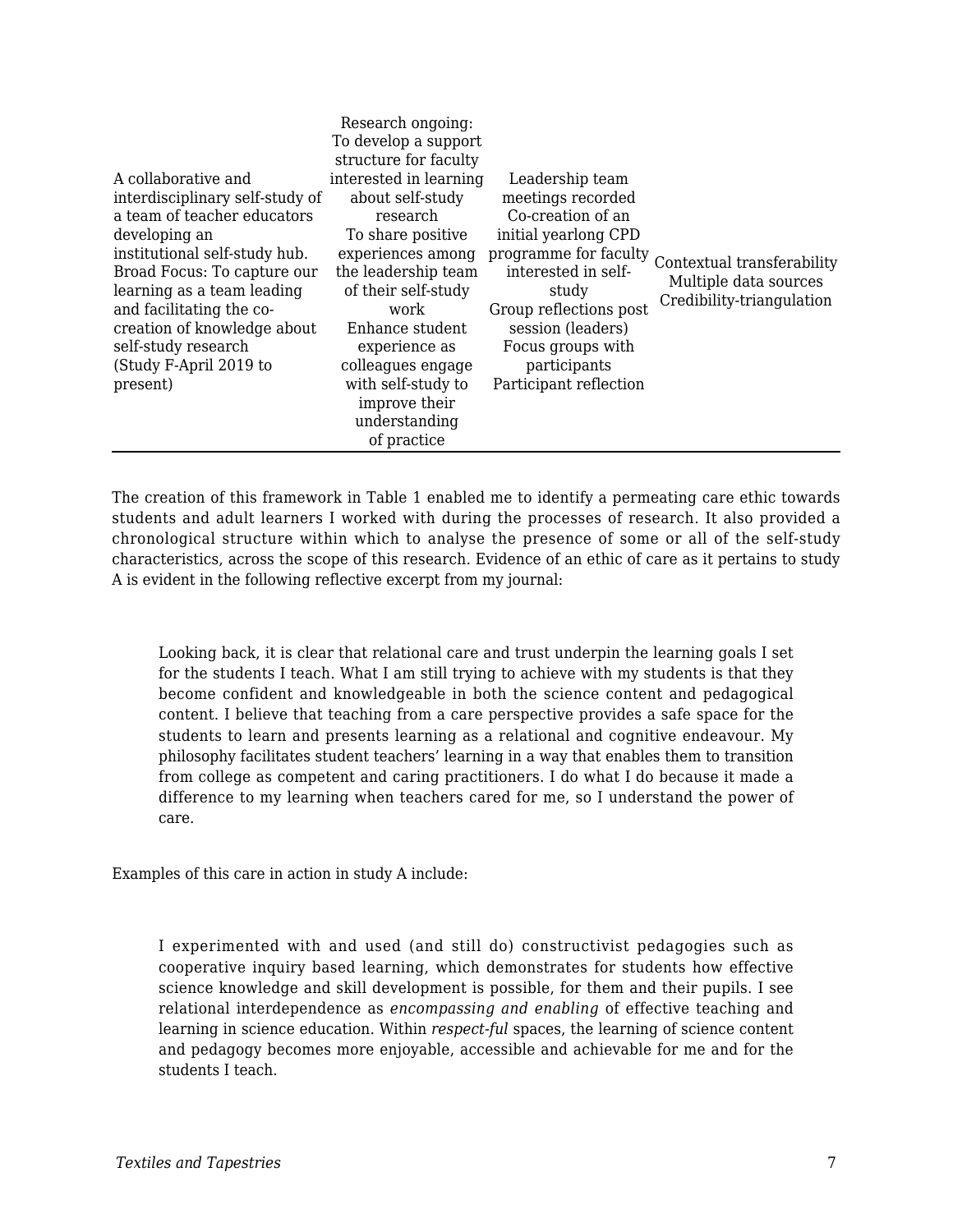I still teach using many of the same techniques and strategies today. On reflection, what has changed most for me since this first self-study (study A) is that I am more proficient now in using a variety of approaches to facilitate effective teacher education experiences with my students. This enhanced self-efficacy has enabled me to step back and think more about the students as people, as diverse individuals, rather than as another group traveling through the system. I am more caring and more empathetic towards my students' struggles with confidence and the complexity of learning how to teach, now that I have traveled that same path myself. While my subsequent self-study work has less direct care implications for the students I teach, there is evidence of tacit care in all six studies. My work with a cross-sectoral group of in-career teachers and teacher educators (study B  $\&$  C) demonstrates that care for the learner is a positive requisite for all new learning, even among experienced practitioners. This study cemented my belief that in all the work I do with other educators, there is valuable self-learning to relate back to my teacher education practice. A reflective entry from my journal written in August 2019 evidences this.

Looking at subsequent self-studies it seems at surface level that I have moved beyond exploration of my teacher education practice, but this is not the case. Sharing my knowledge of self-study and portfolio writing with in-career teachers, (e.g. study B/C) broadened my understanding and awareness of the system and contextual constraints my students will soon face in practice. It also enhanced my facilitation skills, making me better able to support student learning. Similarly, care for learners is visible in selfstudy E and F where I capture the experiences of mentoring and collaborating with novice researchers, be it individually (E) or with a collective group (F).

Evidence of my self-study data indicates that while my teaching philosophy based on an 'ethic of care' has permeated my self-study questions and actions in practice, a modified teaching philosophy incorporating an emergent identity as a teacher educator has evolved.

This identity has required me to exploit the scope of self-study in areas, which do not directly relate to my teacher education practice. For example, I wrote a chapter on climate change for an academic publication, but by conducting a concurrent self-study (D) during this process, I identified that I was not adequately integrating 'environmental care' in my teaching of the curriculum strands; *materials, energy and forces* and *living things* in science education. Self-study highlighted how my new knowledge of climate change provided an opportunity to teach environmental science more confidently and thus effectively to my students this semester.

Study E relates to my mentorship of a Ph.D. student engaging in research, as a novice in the field. Our collaborative research study explores the barriers facing working-class boys entering initial teacher education (ITE). Hidden beneath and inherent in the self-study on mentorship is evidence of care for the student researcher, but also care about the need for giving voice to a marginalized group experiencing social injustice within the field of ITE. Therefore, self-study has provided me with new learning about my practice from a micro (classroom level perspective-study A/D) perspective, relating mainly to the techniques of teaching and complexity of teacher education (Palmer, 2007). In these ways, self-study has been invaluable in highlighting and enabling an exploration of critical incidents where shifting boundaries between care-work for students and policy interact.

More recently, my self-study research has widened to explore macro domains more tacitly related to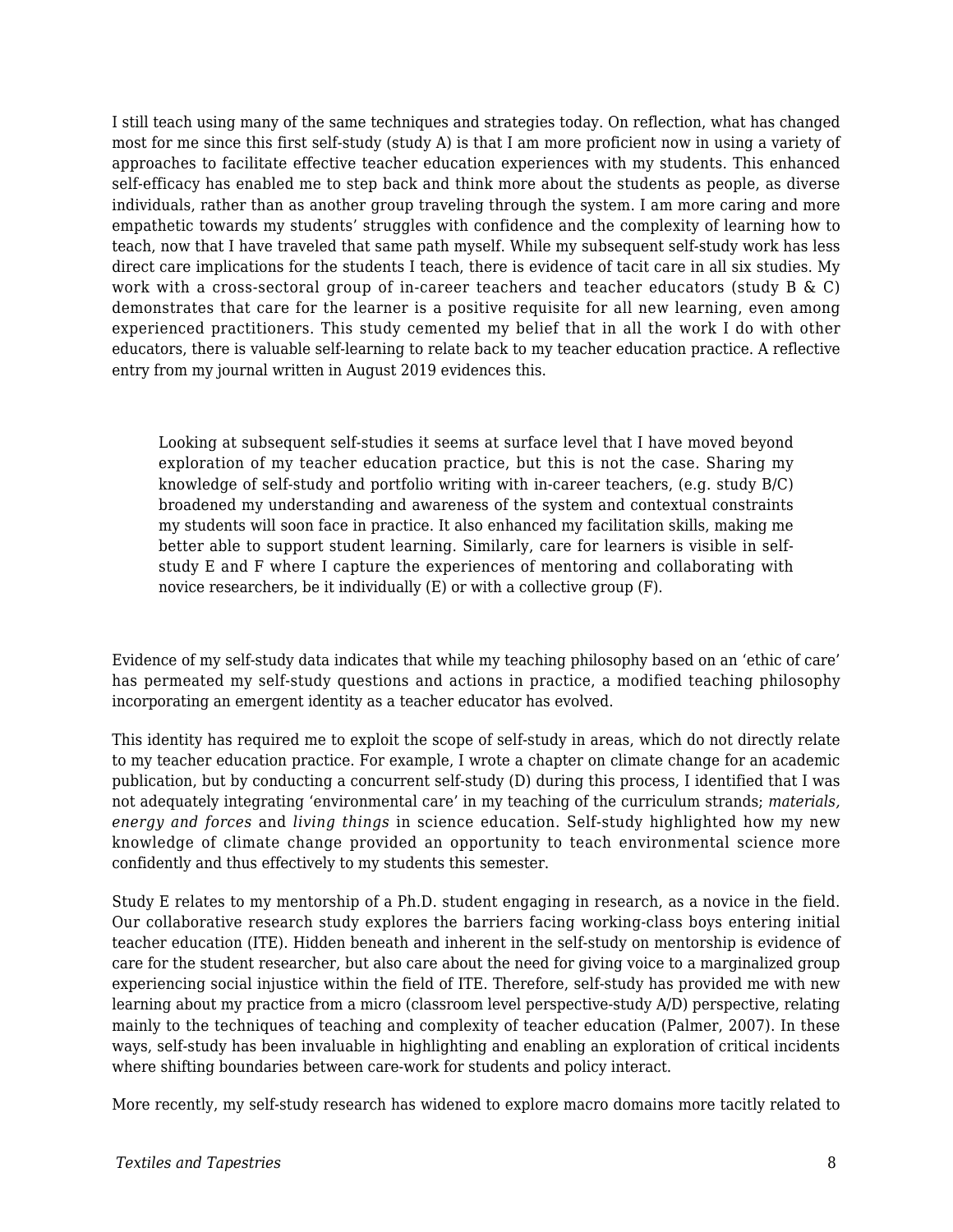my teacher education practice, yet providing valuable learning about critical perspectives influencing teacher education (study E). The decision by a group of colleagues to share epistemologies and experiences of our self-study work, led to our co-establishment of an institutional self-study hub (study F) this year. This evidences broader care about teacher education and my growing confidence in the value of S-STEP as a means of supporting my colleagues in our faculty, inquiring into their practice.

The findings in this paper suggest that it has taken me significant time to become more confident in including the elements of self-study (LeBoskey, 2004) meaningfully into each piece of research. This is especially challenging in the early stages of developing an S-STEP or self-study research practice. Therefore, as I developed as a teacher educator over time, I also developed more rigorous, critical and systematic understandings about self-study. Importantly, in an era where teacher educators are under increasing pressure to publish (Berry, 2004; Dinkelman et al. 2006), there is value in evaluating and sharing the developmental and/or diverse types of self-study work we are doing. Interrogations of my past selves evinced how self-study has grown *with me* as I developed as a teacher educator, but that questions about my practice remain. An excerpt from my reflective journal highlights this:

Looking again at study A, I acknowledge in this paper that I use features of self-study in a *light* way. Moving on to subsequent self-study foci, I was more aware of consciously incorporating more of the elements of self-study, as I grew in confidence. More varied data sources were followed by more formalised critical friend interactions, greater collaboration, and *riskier* use of the self-study elements in the sense that some unorthodoxy in my shift away from traditional self-study is evident. I have begun stretching the pedagogy to enable self-study to be a part of all the research I do, because I am growing more comfortable with it. Then, I wonder if this has shifted my focus in an inauthentic way from the practice of teaching. Am I beginning to play with methodological innovation, at the expense of simply focusing directly on my role as a teacher educator? I am unsure…

It is widely agreed that a teaching philosophy is enacted in the pedagogical actions and practices of the teacher (O Farrell, 2007). I suggest that a teaching philosophy can also inform one's research niche and choice of research approach. This retrospective analysis of cumulative self-study data and findings informs my teacher education practice and helps direct future self-study research. However, this process of conducting a meta-analysis of my past self-studies is problematic, because stepping back retrospectively as a changed practitioner is difficult. The focus on my established and inherent philosophy of teaching has made this process easier. It provided a framework upon which to analyse retrospective data artefacts and upon which to attach experiences, past and present. This process has supported my deepened understanding of the complexities inherent in S-STEP research (Loughran, 2004). This inquiry process has confirmed that in my self-study work with others, I remain firmly aligned to my philosophical stance care for the students I teach. This process has confirmed that I have become more effective in incorporating the elements of self-study into the problems I pose and the questions I ask. However, it has raised new questions, like whether I am relying primarily on selfstudy as a means to support my scholarship, rather than a focus on improving my understanding of my teaching practice. My research developmental trajectory has indicated a shift away from a direct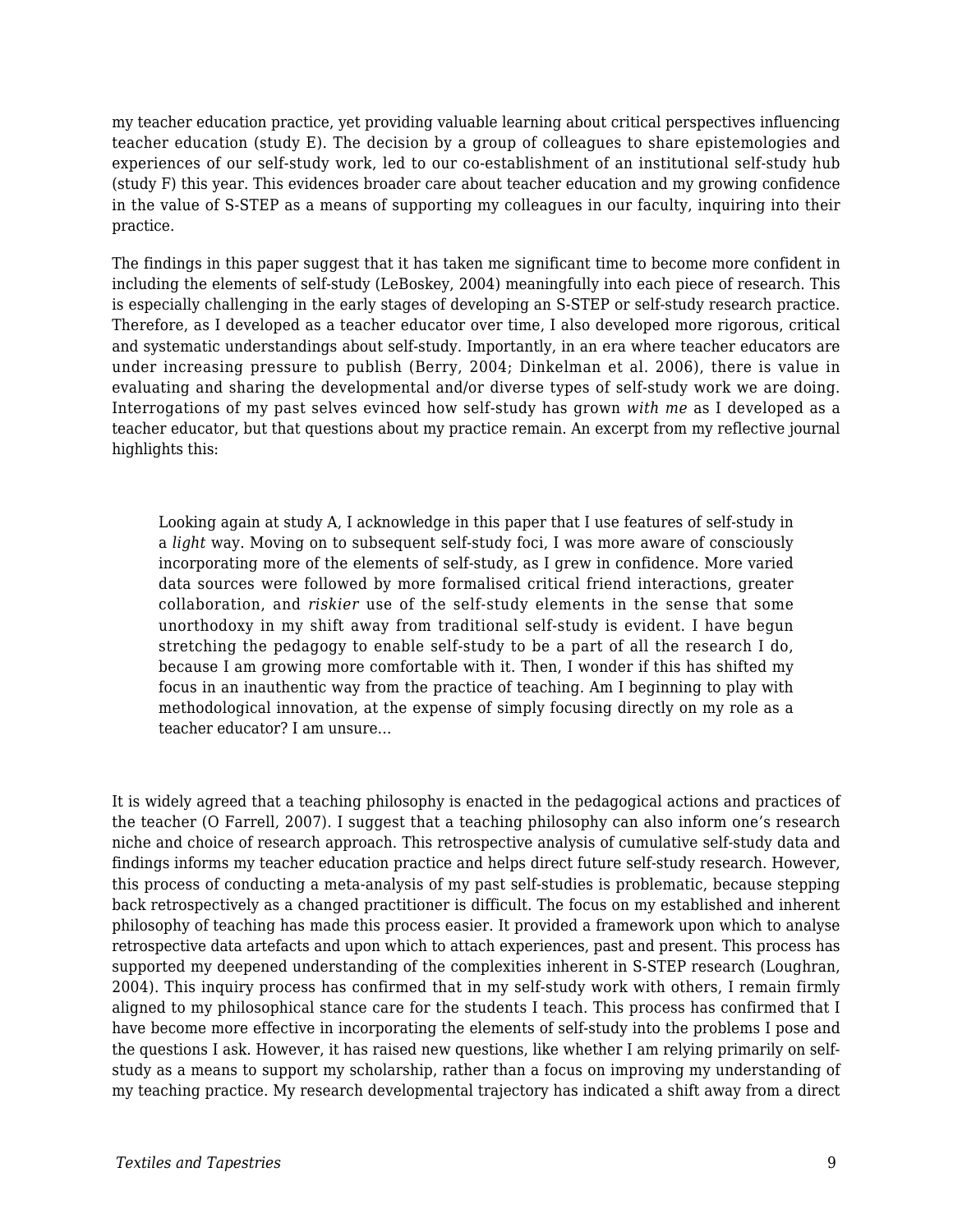gaze at my teacher education practice in the classroom. However, self-study has enabled me to explore research projects that have a less direct, but nonetheless significant, impact on my understanding of the complex and multiple personal and professional identities I embody as a teacher, scholar and citizen.

#### **References**

Banks, S. (2004). *Ethics, accountability and the social professions.* Palgrave Macmillan.

Benhabib, S. (1992). *Situating the self: Gender, community and postmodernism in contemporary ethics.* Polity press.

Berry, A. (2004). Self-study in teaching about teaching. In J. J. Loughran, M. L. Hamilton, V. K. LaBoskey & T. Russell (Eds.), *International handbook of self-study of teaching and teacher education practices* (pp. 1295–1332). Kluwer.

Berry, A. (2007). *Tensions in teaching about teaching: Understanding practice as a teacher educator*. Springer.

Bullock, S. M., & Russell. T. (2012). *Self-studies of science teacher education practices.* Springer.

Craig, C. J. (2009). Trustworthiness in self-study research. In C. A. Lassonde, S. Galman, & C. Kosnik (Eds.), *Self-study research methodologies for teacher educators* (pp. 21–34). Sense.

Dinkelman, T., Margolis, J., & Sikkenga, K. (2006). From teacher to teacher educator: Experiences, expectations, and expatriation. *Studying Teacher Education*, *2*(3), 5–23. https://doi.org/10.1080/17425960600557447.

Feldman, A. (2003). Validity and quality in self-study. *Educational researcher*, *32*(3), 26–28. https://doi.org/10.3102/0013189X032003026.

Hamilton, M. L., & Pinnegar, S. (1998). The value and the promise of self-study. In M. L. Hamilton (Ed.), *Reconceptualising teaching practice: Self-study in teacher education* (pp. 235–246). Falmer Press.

Hamilton, M. L. (2002). Change, social justice and re-liability. Reflections of a secret (change) agent. In J. Loughran & T Russell, (Eds), *Improving teacher education practices through self-study* (pp. 176–189). Routledge.

Hamilton, M. (2018) Bridging the Gap from Teacher to Teacher Educator: The Role of a Teaching Portfolio, *Studying Teacher Education*, *14*(1), 88–102. https://doi.org/10.1080/17425964.2017.1414041.

Koehn, D. (1994) *The grounding of professional ethics,* Routledge.

Kelchtermans, G. (2009). Who I am in how I teach is the message. Self-understanding, vulnerability and reflection. *Teachers and Teaching*, *15*(2), 257–272. https://doi.org/10.1080/13540600902875332.

O' Farrell, C. (2007). *Teaching portfolio practice in Ireland*: *A handbook.* Higher Education Authority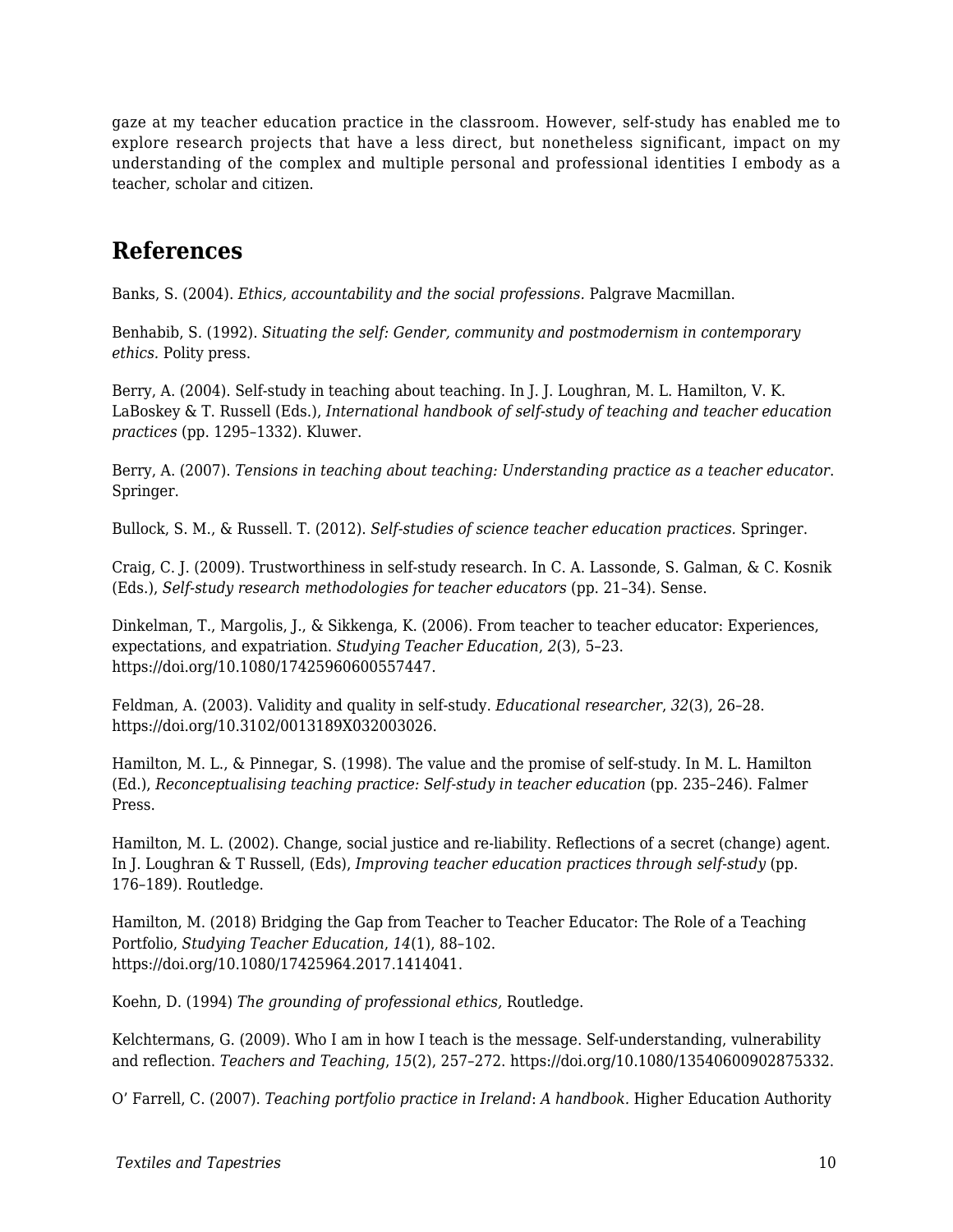Ireland.

O Neill, O. (2002). *Autonomy and trust in bioethics.* Cambridge University Press

Palmer, P (2007). *The courage to teach: Exploring the inner landscape of a teacher's life*. Jossey Bass.

LaBoskey, V. K. (2004). Moving the methodology of self-study research and practice forward: Challenges and opportunities. In J. J. Loughran, M. L. Hamilton, V. K. LaBoskey, & T. Russell (Eds.), *International handbook of self-study of teaching and teacher education practices (pp. 1169-1184).* Kluwer.

Loughran, J. J. (2004). A history and context of self-study of teaching and teacher education practices. In J. J. Loughran, M. L. Hamilton, V. K. LaBoskey, & T. Russell (Eds.), *International handbook of selfstudy of teaching and teacher education practices* (pp. 7–39). Kluwer.

Loughran, J. J., Hamilton, M. L., LaBoskey, V. K., & Russell, T. (Eds.). (2004). *International handbook of self-study of teaching and teacher education practices*. Kluwer.

Loughran, J. J, & Northfield, J. R. (1998). A Framework for the development of self-study practice. In Mary L Hamilton et al., (Eds). *Reconceptualising teaching practice: Self-study in teacher education* (pp. 7–18). Falmer Press.

Manke, M. P., & Allender, J. (2006). Revealing the diverse self in self-study: The analysis of artefacts. In *Self-study and diversity* (pp. 249–265). Sense.

Noddings, N. (2005). *The challenge to care in schools: An alternative approach to education.* Teachers College Press.

Loughran, J., & Russell, T. (2007). Looking into teaching about teaching. *Studying Teacher Education, 3*(1), 1–3.

Ritter, J (2007). Forging a Pedagogy of Teacher Education: The challenges of moving from classroom teacher-to-teacher educator, *Studying Teacher Education*, *3*(1), 5–22. https://doi.org/10.1080/17425960701279776.

Russell, T. L & Bullock, S. (1999). Discovering our professional knowledge as teachers: Critical dialogues about learning from experience: In J.J Loughran (Ed), *Researching teaching: Methodologies and practices for understanding pedagogy* (pp. 132–151). Falmer Press.

Schon, D. A (1983). *The reflective practitioner: How professionals think in action*. Basic Books.

Vanassche, E., & Kelchtermans, G. (2015). The state of the art in self-study of teacher education practices: a systematic review. *Journal of Curriculum Studies*, *47*(4), 508–528. https://doi.org/10.1080/00220272.2014.995712.

Zeichner, K. (2007). Accumulating knowledge across self-studies in teacher education, *Journal of Teacher Education 58*(1), 36–46. https://doi.org/10.1177/0022487106296219.